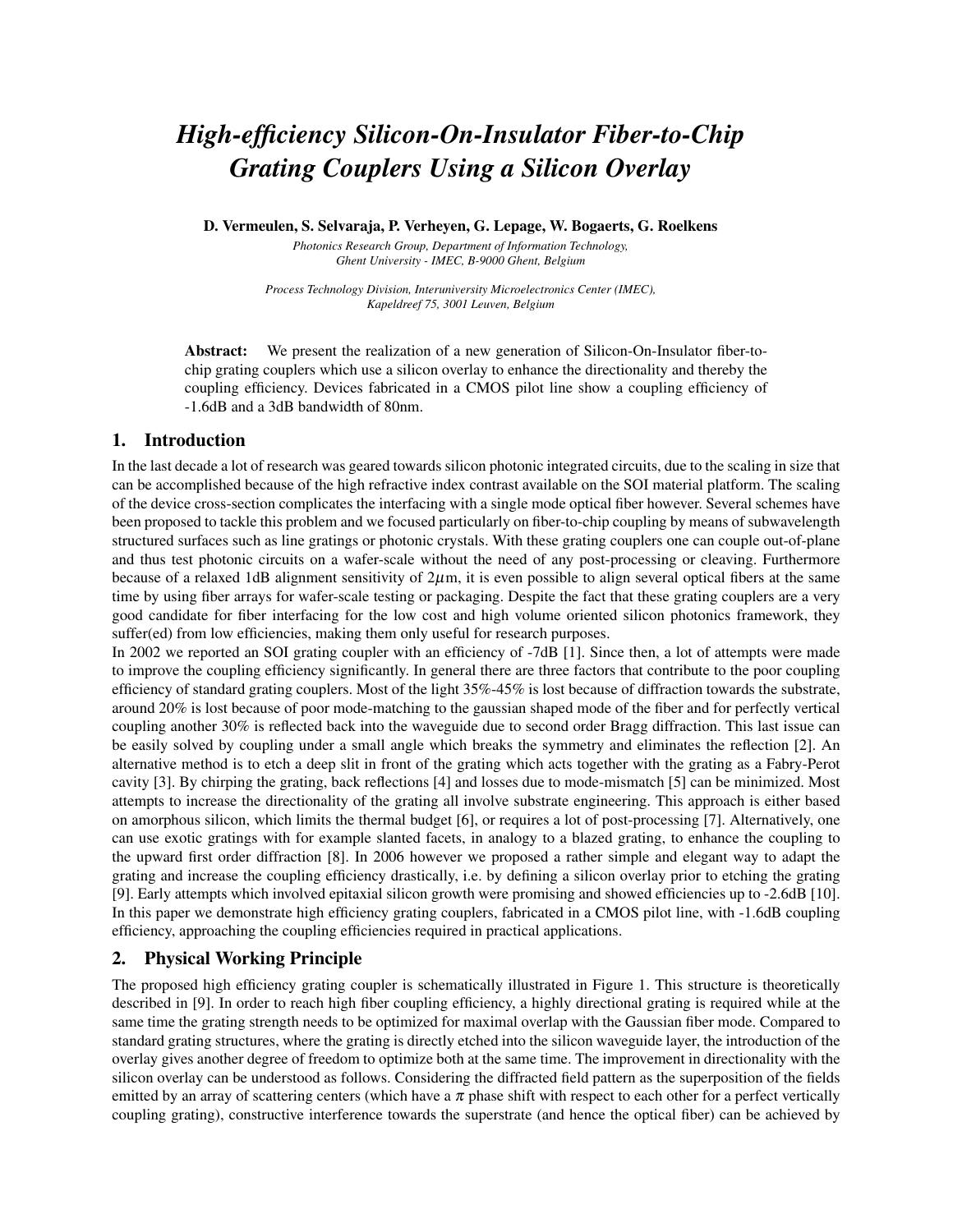

*Fig. 1:* Cross section of a silicon overlay grating (a) and a schematic illustrating the physical principle of high directionality in these overlay gratings (b).

realizing an additional  $\pi$  phase shift during the propagation towards the superstrate, since light is propagating either in air (in the etched slit) or in silicon (in the grating tooth).

## 3. Fabrication and Measurements

Devices were fabricated in a CMOS pilot line, on 8 inch silicon wafers. The crystalline silicon waveguide layer is 220nm thick and sits on top of a  $2\mu$ m buried oxide layer. Simulations show that the thickness of the buried oxide layer is of no importance for the grating directionality, since the grating intrinsically is very directional and doesn't have to rely on the oxide/silicon interface reflection to achieve constructive interference towards the optical fiber, as is the case in a standard grating coupler. On top of the silicon waveguide layer a 160nm thick amorphous silicon layer was deposited, which was then formed into silicon overlay mesas by dry etching. Afterwards the grating was etched in the amorphous silicon/crystalline silicon stack. In Figure 2 a side view image is shown of a fabricated fiber coupler with an amorphous silicon overlay. The grating is etched 70nm into the crystalline silicon waveguide. Notice that the sidewalls of the grating are not straight but under an angle of approximately 10 degrees.

The measurement results are shown in Figure 2. All measurements were performed with a single-mode fiber tilted under an angle of 13 degrees relative to the surface normal of the grating. Index matching fluid was applied between the grating and fiber facet to reduce Fresnel reflections. TE polarized light is used in all experiments, since the gratings behave very polarization dependent. Since amorphous silicon is used, the thermal budget is limited in order to prevent the formation of a poly-crystalline overlay. In graph 2(b) one can see however that there is little difference in terms of maximum coupling efficiency between an amorphous silicon overlay or polysilicon overlay. Due to a difference in refractive index between the two materials, we see a wavelength shift of about 15nm to 20nm. Graph 2(c) shows the central or peak wavelength as a function of the grating period and this for several duty cycles. The central wavelength scales almost linearly with the grating period because the effective refractive index of the grating is weakly dependent upon the wavelength. In the Figure  $2(d)$ , the coupling efficiency for different grating periods is plotted versus the duty cycle. It seems that a duty cycle of 35% (refers to the unetched silicon part) is optimal and we measured a maximum efficiency of -1.6dB for a grating period of 690nm and central wavelength of 1530nm. Due to the sidewall angle of the grating slits, the actual fill factor is even lower and approximately 30% for an optimum grating coupler, as is the value predicted by numerical simulations.

#### 4. Conclusion

We have shown experimentally high efficiency grating couplers with a coupling efficiency of -1.6dB for TE polarized ligth and this for both an amorphous and polysilicon overlay. The optimal duty cycle of the grating is found to be 35%. Polarization independent coupling could be achieved by using 2D gratings, which also benefit from the silicon overlay according to 3D FDTD numerical simulations. By chirping the grating, fiber mode-matching could be enhanced and even higher efficiencies could be achieved. Besides the grating couplers, the silicon overlay could also be used in other components on the SOI chip as an extra degree of design freedom.